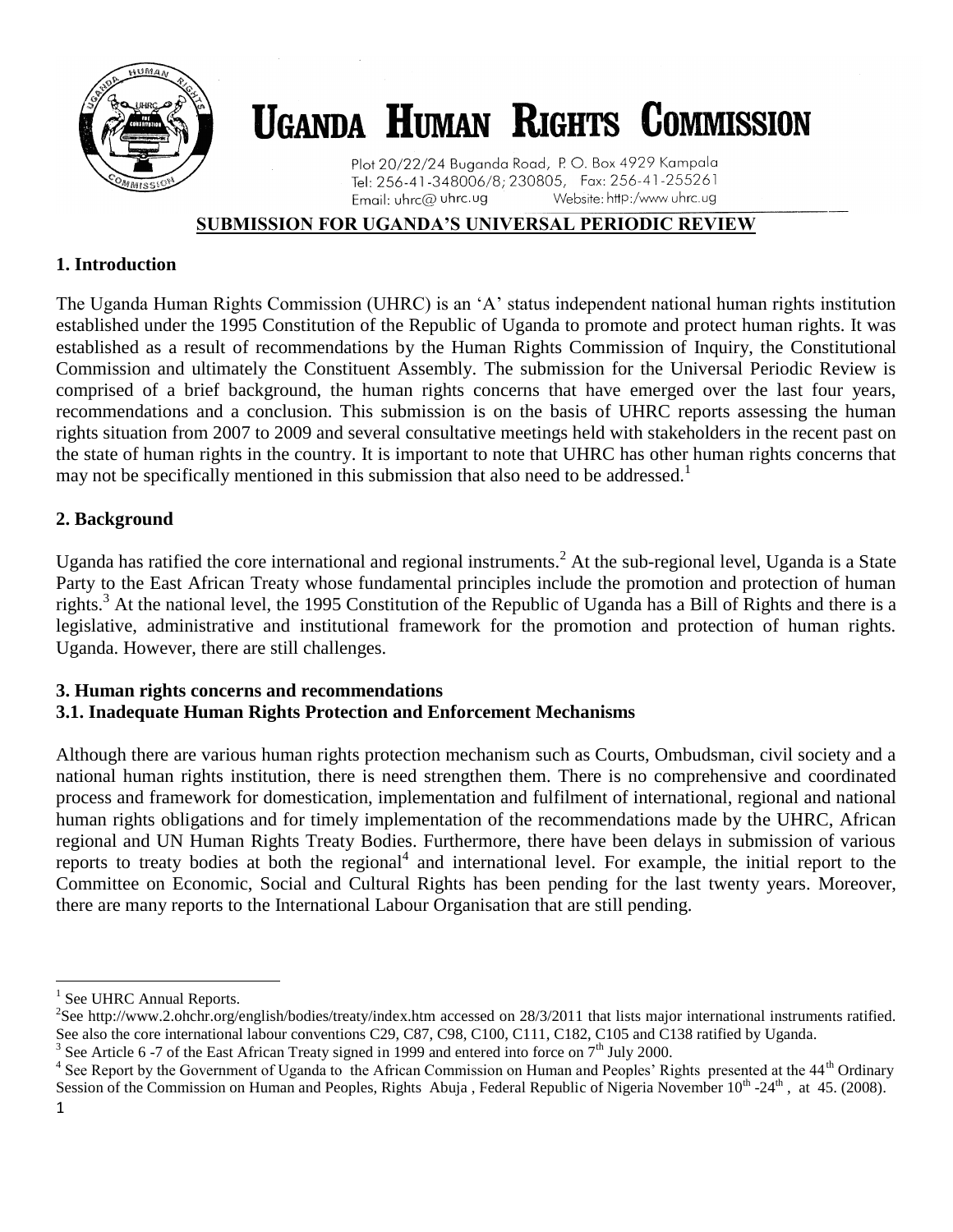**The UHRC recommends that the State should adopt a comprehensive framework for domestication, implementation and fulfilment of international, regional and national human rights obligations including timely reporting and implementation of the recommendations made by the UHRC, African regional and UN Human Rights Treaty Bodies. The State in close collaboration with the UHRC and other stakeholders should, among other things, develop, adopt and implement a National Action Plan which will prioritize the human rights concerns and promote a more coordinated approach.**

## **3.2. Equality and non-discrimination and special protection for vulnerable groups**

Although there are constitutional and legal provisions that provide for equality and non-discrimination for vulnerable groups such as women such as women, children, persons with disability, internally displaced persons, persons living with HIV and Aids and other minorities there are still challenges in making their rights a reality.

**The UHRC recommends that the State takes special measures to promote and protect the rights of vulnerable groups to ensure that they enjoy their rights by ensuring the following; their participation, that the legislation complies with international human rights standards, access to justice and socio-economic services, accessibility to the physical environment, transportation, to information and communications especially for Persons with Disability, Human Rights Education and that their rights are made a reality.** 

#### **3.3 The right to education**

The UHRC commends the State for the introduction of free primary and secondary education which has been implemented on the principles of equality, vulnerability and non discrimination.<sup>5</sup> However, the UHRC notes with concern that the quality of education provided under both the free primary and secondary education is not adequate.<sup>6</sup> The UHRC also notes with concern that the funding availed is insufficient to meet the material and professional conditions of staff and to provide for specialised trained staff to handle special needs of students.

#### **The UHRC recommends that the State recognises education and Human Rights Education as rights and increases the budget allocation to the education sector to ensure not only quality education but one that addresses special needs.**

## **3.4. The right to health**

The UHRC commends the State for incorporation of the right to the highest attainable standard of health as a guiding principle in the National Health Policy 11(2010-2020) and in the Health Sector Strategic Investment Plan (2010/2011-2014/2015)**.** There has been some positive progress in the realization of the right.

However, the UHRC is concerned that in spite of this progress there is no adequate law on the right to health and the health sector is plagued with a high disease burden, maternity and child mortality rates are still high, there are insufficient numbers of health professionals e.g. Doctor to Population Ratio is 0.4:5000, Neglected Tropical Diseases are still prevalent, there is high disease burden of both epidemics and non communicable diseases.<sup>7</sup> The UHRC is also concerned that other determinants of health determinants of health such as safe

<sup>&</sup>lt;sup>5</sup> See Uganda Human Rights Commission, 10<sup>th</sup> Annual Report, at 47 (2007).

<sup>6</sup> See *Id*; at 49.

<sup>&</sup>lt;sup>7</sup> See UHRC Annual Reports 2006-2009.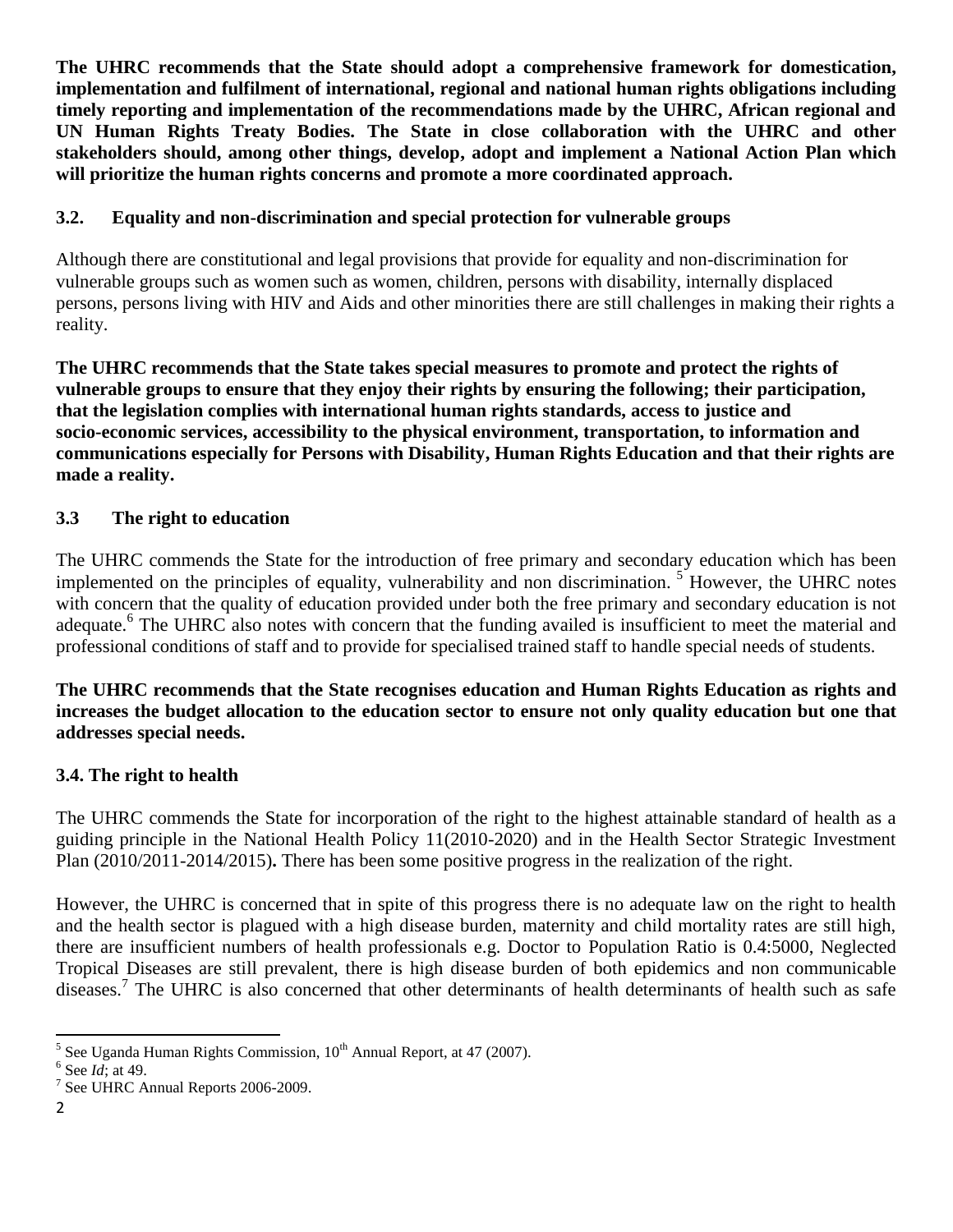water, sanitation, food and environmental health are still a challenge.<sup>8</sup> The UHRC is concerned that funding to the health sector has remained at approximately 10.2% of the total government budget yet the available funds are mismanaged.<sup>9</sup>

**The UHRC recommends that the State recognises health as a human right and enacts appropriate law and addresses the challenges facing the health sector. Among other things, it should increase the budget allocation to the Health Sector and strengthen the accountability mechanisms to ensure the realization of the right to health.**

#### **3.5 The right to adequate food**

The UHRC commends the State for putting in place programs that address the fundamental right to be free from hunger. This includes programs that enhance agricultural production and productivity, sustainable use and management of land and water resources and seek to improve the nutrition status of the Uganda population<sup>10</sup>. However, the UHRC is concerned that in spite of these policies there were still incidents of extreme hunger and food shortages in parts of the country.<sup>11</sup> The UHRC is also concerned that policies and programmes that ensure food security have not been adequately implemented while high levels of poverty affect the ability of the vulnerable at the household to access food staffs.<sup>12</sup>

### **The UHRC recommends that the State recognises the right to freedom from hunger and adequate food and enact this into law and should implement programs to ensure food security and nutrition.**

#### **3.6 The right to work**

The UHRC commends the State for putting in place a national legal frame work that provides for the right to form and join trade unions, collective bargaining and reasonable working hours of work, rest and leisure.<sup>13</sup> In spite of this progress, the UHRC notes with concern that the education curriculum has not encompassed training and guidance programs that ensure full and productive employment aimed at guaranteeing fundamental freedoms of employees.<sup>14</sup> The UHRC also notes that the enjoyment of just and favourable conditions still remains challenge. A minimum wage has still not been set after 27 years which has affected the living conditions of workers and their families. While disparities in remuneration for equal work based on discrimination on grounds of sex and race are still existent.<sup>15</sup> The UHRC also notes with concern that the working conditions in mainly the private sector are still unsafe and unhealthy.

**The UHRC recommends that State revises the education curriculum to ensure that it is responsive to the prevailing economic situation, sets a minimum wage, operationalizes the Industrial Court and ensures that labour offices are adequately funded and are efficient in handling labour disputes.** 

<sup>&</sup>lt;sup>8</sup> See *supra* note 4, at 54. See also *Id*; at 98-99. See the Uganda Human Rights Commission, 12<sup>th</sup> Annual Report, at 96-98 (2008). <sup>9</sup> See *Id*; at 47, 93-97, 96-99.

<sup>&</sup>lt;sup>10</sup>See the National Development Plan  $2010/11 - 2014/15$  at 84-85, 260 (2010) See also the Plan for Modernisation of Agriculture. See also the Rural Development Strategy (2005). See also Prosperity for All (2006). See also the Development Strategy and Investment (2005/6 -2007/8).

See the Uganda Human Rights Commission,  $12<sup>th</sup>$  Annual Report, at 124 -125.

<sup>&</sup>lt;sup>12</sup> See *Id*; at 125 vulnerable persons identified including those affected by poverty, children, women and those displaced by conflict.

<sup>13</sup> See Article 40(3) of the Constitution of Uganda (1995). See also S.39 -44 Employment Act Cap 219, See *supra* note 8, National Development Plan at 206.

<sup>14</sup> See *supra* note 4, at 49.

<sup>15</sup> See *supra* note 9, at 115-116.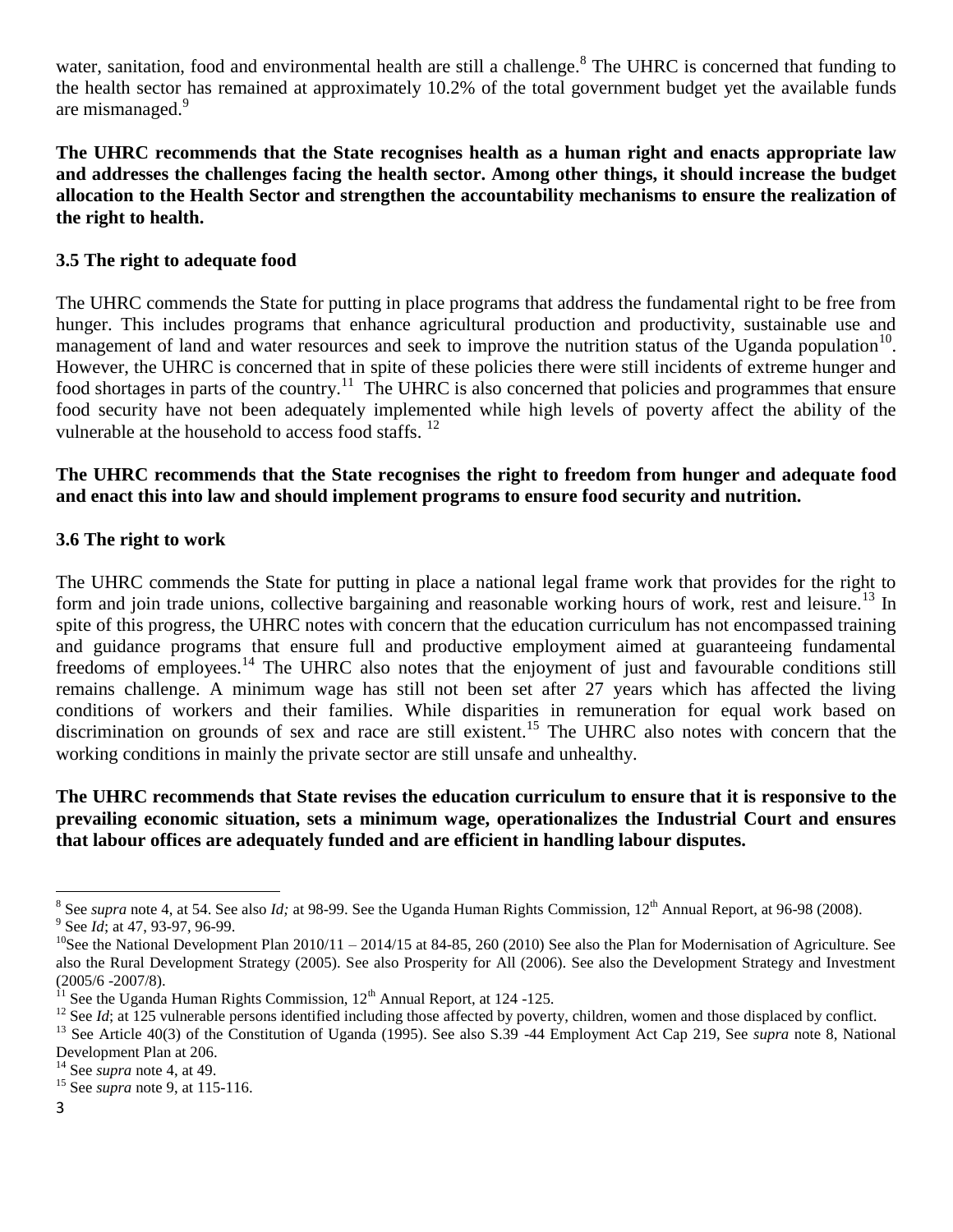## **3.7 Rights of persons belonging to ethnic minorities**

The UHRC commends the State for putting in place a legislative framework that guarantees freedom from discrimination on the basis of social and cultural life and allows for affirmative action in favour of marginalised groups.<sup>16</sup> However, the UHRC notes with concern that the right to culture of minority groups is faced with threats of extinction of their language and dispossession of land. The UHRC further notes with concern that ethnic minorities face challenges of equal participation in decision making processes, access to education, health and water facilities.

### **The UHRC recommends that the State develops a comprehensive plan to implement affirmative action to address economic, social and political disparities among the ethnic minorities.**

## **3.8 Freedom of expression**

The UHRC commends the State for progress made to ensure freedom of the media with the liberalisation of the media, and increased access to information. The UHRC commends the State for the enactment of the Access to the Information Act in 2005.However, the UHRC notes with concern that the legal framework still has laws that infringe on the freedom of expression.<sup>17</sup> The UHRC further notes with concern that the regulations to operationalise the Access to Information Act of 2005 have not been passed and incidents of arbitrary arrests, harassment, detention of media practitioners and interference with the editorial independence of the media have occured. <sup>18</sup>

#### **The UHRC recommends that the State amends or repeals laws that violate freedom of expression and enacts the Access to Information Regulations.**

#### . **3.9. Freedom of Assembly**

The UHRC commends the State for putting in place a legislative framework that allows for peaceful assembly and demonstrations in form of the Public Order Management Bill. However, the UHRC notes with concern that provisions in the proposed law and subsidiary legislation erode this right by requiring permission of the Uganda Police Force before convening an assembly, attempting to gazette most of the country, limiting public debate and not providing for adequate safe guards and effective remedies.<sup>19</sup>

#### **The UHRC recommends that the State integrates the UHRC guidelines into the Public Order Management Bill (2009) and reviews Statutory Instrument 53 of 2007 in order to facilitate peaceful assemblies and demonstrations.**

 $\overline{a}$ <sup>16</sup> See *supra* note 11, Article 21 and 32.

<sup>&</sup>lt;sup>17</sup> See S. 39 -41, S.50 and S.302 of the Penal Code Act Cap 120 that still has offences of sedition, sectarianism, criminal libel and criminal trespass. See also S.1 and S.5 (b) of the Regulation on Interception of Communications Act (2010) which implies that the state is a government and discussions of economic issues are a ground for issue of a warrant. See S.8 that places the burden on service providers to bear the cost of interception. See also S.10 that could require media houses to disclose sources of information. See also the Anti- Terrorism Act (2002) which does not define promotion of terrorism which therefore can be interpreted to include any media coverage.

<sup>&</sup>lt;sup>18</sup> See *supra* note 7, Uganda Human Rights Commission 11<sup>th</sup> Annual Report, 115 and 117-118.

<sup>&</sup>lt;sup>19</sup> See Statutory Instrument 53 of 2007. The Police (Declaration of Gazette Areas) Instrument (2007). See also the Public order Management Bill (2009)